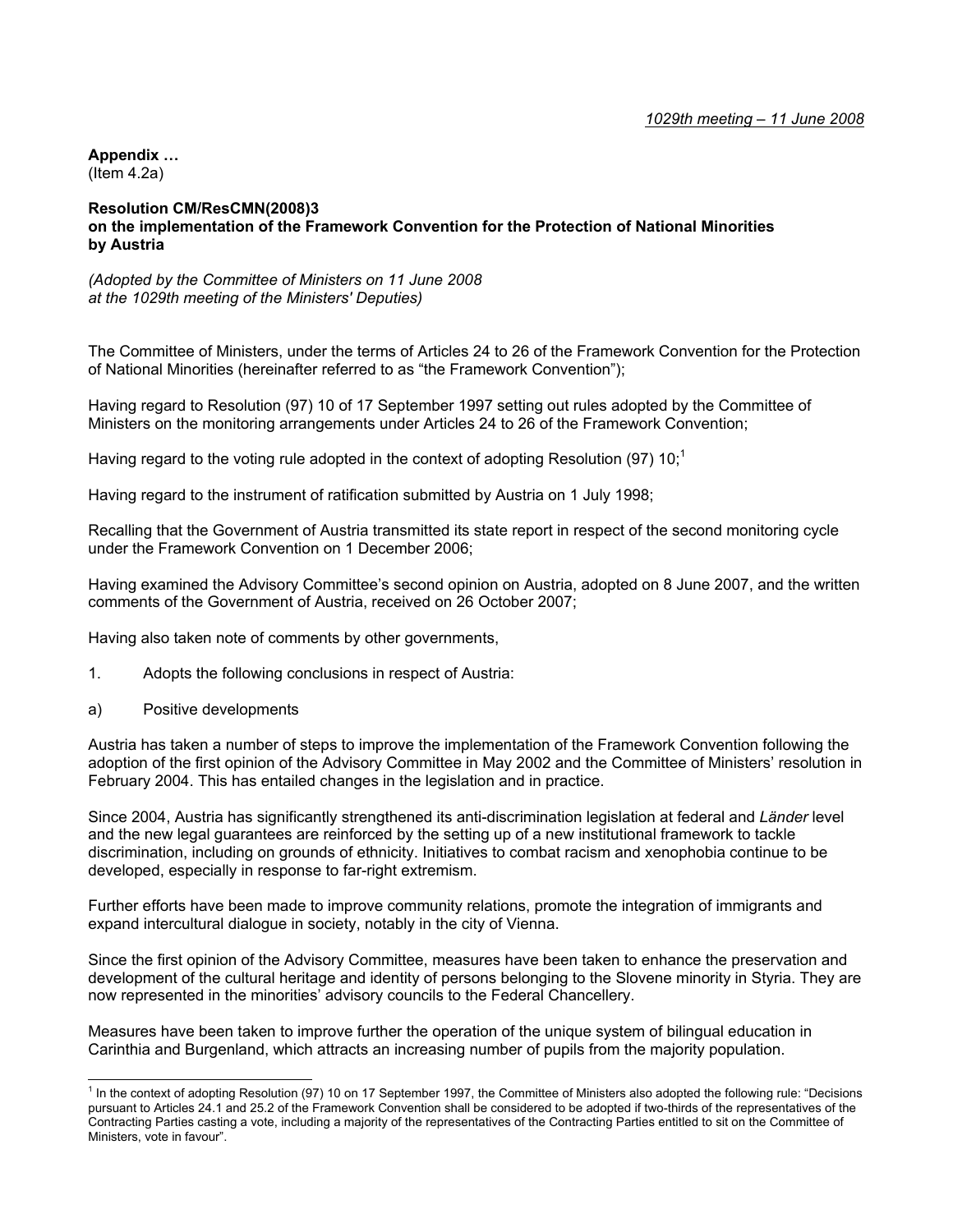The new Austrian Broadcasting Corporation Act (ORF) has widened possibilities for broadcasting in the national minority languages. Radio broadcasting in various minority languages has increased.

Valuable initiatives regarding cross-border co-operation on issues related to national minorities continue to be developed within the Alpe-Adria regional co-operation.

## b) Issues of concern

The Constitutional Court's decision of 13 December 2001 on bilingual topographical signs has still to be implemented. The unresolved conflict around bilingual signs in Carinthia is creating an atmosphere that is not conducive to harmonious relations and may hamper the effective implementation of other rights of persons belonging to national minorities. The full implementation of the legislation on the use of minority languages in relations with the authorities continues to face obstacles in Carinthia and Burgenland.

Greater attention is required to address the needs of persons belonging to national minorities living outside their autochthonous settlement area.

The capacity of the Ombudspersons for Equal Treatment, as well as the capacity of the Equality Commission, needs to be strengthened to enable them to tackle discrimination effectively.

Although valuable initiatives have been implemented to improve the situation of the Roma, there are no comprehensive policies, programmes and resources to promote equal opportunities for them or for their effective participation in society.

Instances of racially-motivated incidents and intolerance against persons belonging to some minorities and immigrants continue to be reported. Xenophobic rhetoric is still used by some politicians and is also at times fuelled by some media reports disseminating negative stereotypes about persons belonging to minorities and immigrants.

The presence of minorities and of minority languages in the media remains limited, despite opportunities opened up by the new ORF Act of 2001.

The level of federal financial support for the activities of the national minority has remained static and is not inflation-adjusted. Furthermore, greater transparency is needed in the system of distribution of federal funds.

The educational needs of persons belonging to national minorities living in Vienna are often not adequately met.

Concerns regarding the composition and the appointment procedure to the minority advisory councils, as well as regarding the scope for consultation of these advisory councils, continue to be expressed by representatives of national minorities.

2. Adopts the following recommendations in respect of Austria:

In addition to the measures to be taken to implement the detailed recommendations contained in Sections I and II of the Advisory Committee's opinion, the authorities are invited to take the following measures to improve further the implementation of the Framework Convention:

ensure swift and full implementation of the Constitutional Court's decision of 13 December 2001 on bilingual signposting; take immediate steps to remove obstacles to the full implementation of the legislation on the use of minority languages in relations with the authorities;

make efforts to ensure a consistent and inclusive approach to protecting the rights of persons belonging to national minorities;

- provide further support and reinforce the capacity of the Ombudspersons for Equal Treatment and of the Equality Commission;